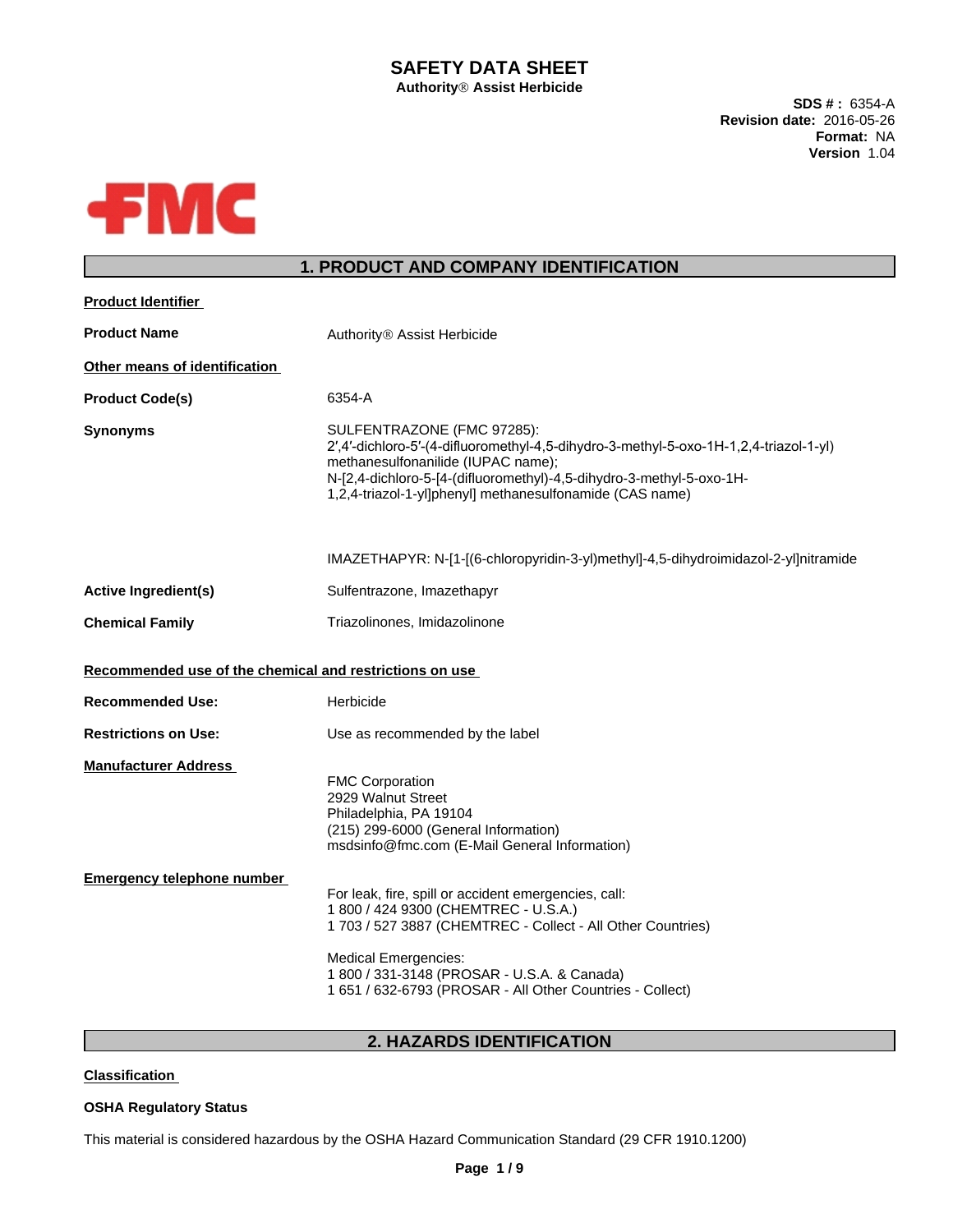| $\cdots$<br>(Dusts/Mists)<br>Acute<br>toxicity<br><b>Inhalation</b>          | ″ atedory۔ |
|------------------------------------------------------------------------------|------------|
| $\cdot$<br>exposure)<br>organ<br>target<br>toxicity<br>(repeated<br>Specific | Cateαorv   |

### **GHS Label elements, including precautionary statements**

#### **EMERGENCY OVERVIEW**

# **Warning**

# **Hazard Statements**

H332 - Harmful if inhaled

H373 - May cause damage to organs through prolonged or repeated exposure



#### **Precautionary Statements - Prevention**

P271 - Use only outdoors or in a well-ventilated area P260 - Do not breathe dust/fume/gas/mist/vapors/spray

# **Precautionary Statements - Response**

P314 - Get medical advice/ attention if you feel unwell P304 + P340 - IF INHALED: Remove person to fresh air and keep comfortable for breathing P312 - Call a POISON CENTER or doctor if you feel unwell

#### **Precautionary Statements - Disposal**

P501 - Dispose of contents/container to an approved waste disposal plant

#### **Hazards not otherwise classified (HNOC)**

No hazards not otherwise classified were identified.

#### **Other Information**

Very toxic to aquatic life.

# **3. COMPOSITION/INFORMATION ON INGREDIENTS**

**Chemical Family** Triazolinones, Imidazolinone.

| <b>Chemical name</b> | <b>CAS-No</b> | Weight % |
|----------------------|---------------|----------|
| Sulfentrazone        | 122836-35-5   | 33.3     |
| Glvcerin             | $56 - 81 - 5$ | $5 - 10$ |
| Imazethapyr          | 81335-77-5    |          |
| Toluene              | 108-88-3      | -5       |
| Propylene glycol     | $57 - 55 - 6$ | -0       |

Synonyms are provided in Section 1.

## **4. FIRST AID MEASURES**

**Eye Contact** Hold eyes open and rinse slowly and gently with water for 15-20 minutes. Remove contact lenses, if present, after the first 5 minutes, then continue rinsing. Call a poison control center or doctor for further treatment advice. **Skin Contact** Take off contaminated clothing. Rinse skin immediately with plenty of water for 15-20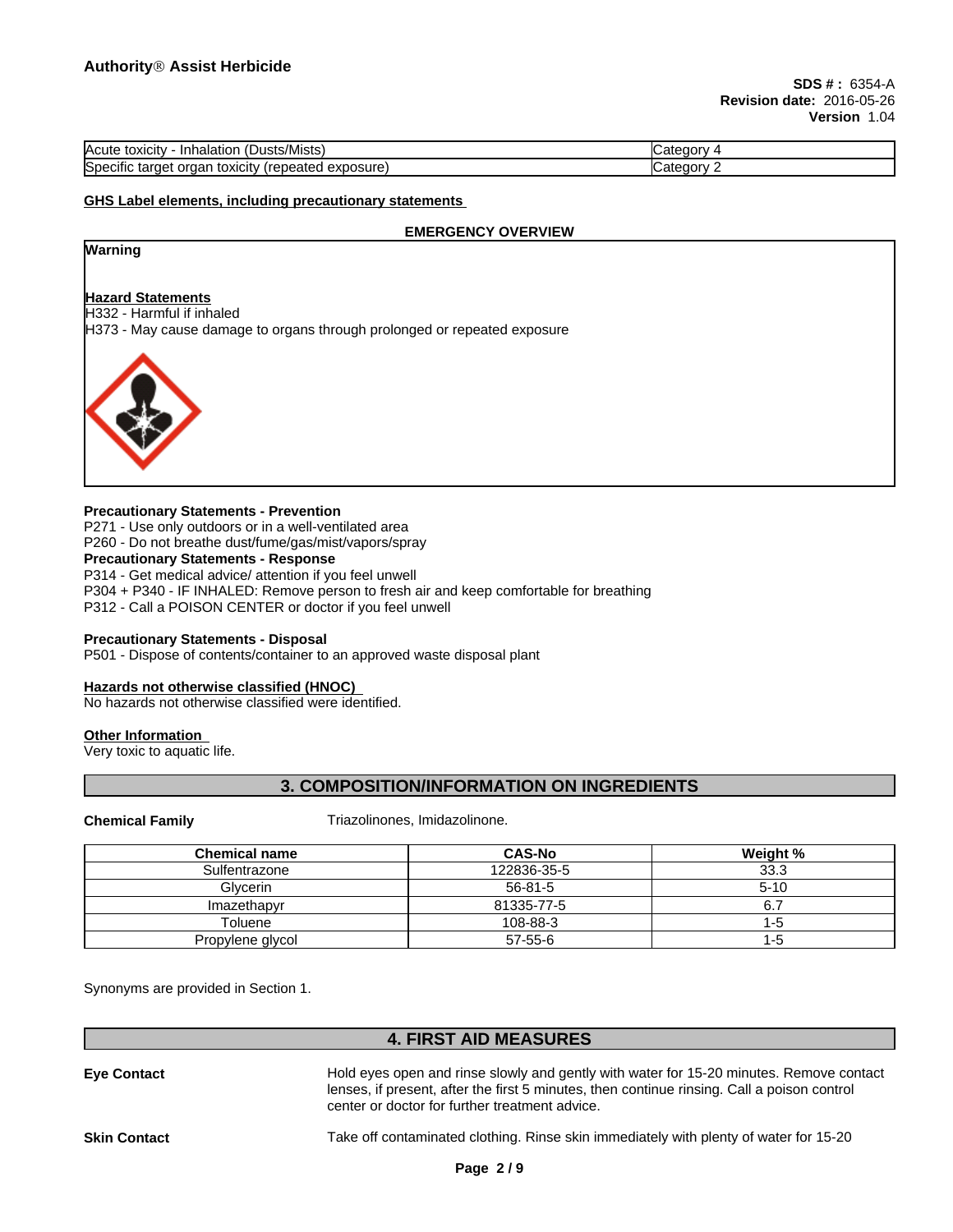# **SDS # :** 6354-A **Revision date:** 2016-05-26 **Version** 1.04 minutes. Call a poison control center or doctor for further treatment advice. **Inhalation** Move to fresh air. If person is not breathing, contact emergency medical services, then give artificial respiration, preferably mouth-to-mouth if possible. Call a poison control center or doctor for further treatment advice. **Ingestion** Call a poison control center or doctor immediately for treatment advice. Have person sip a glass of water if able to swallow. Do not induce vomiting unless told to do so by a poison control center or doctor. Do not give anything by mouth to an unconscious person. **Most important symptoms and effects, both acute and delayed** Central nervous system effects. **Indication of immediate medical attention and special treatment needed, if necessary** Treat symptomatically. **5. FIRE-FIGHTING MEASURES Suitable Extinguishing Media** Carbon dioxide (CO2). Foam. Dry powder. Water spray. **Specific Hazards Arising from the Chemical** Sensitive to static discharge Combustible liquid **Hazardous Combustion Products** Carbon oxides (COx), Nitrogen oxides (NOx), Sulfur oxides, Hydrogen chloride, Hydrogen fluoride. **Explosion data Sensitivity to Mechanical Impact** Not sensitive. **Sensitivity to Static Discharge Not sensitive. Protective equipment and precautions for firefighters** Wear self-contained breathing apparatus and protective suit. **6. ACCIDENTAL RELEASE MEASURES Personal Precautions** Isolate and post spill area. Wear suitable protective clothing, gloves and eye/face protection. Remove all sources of ignition. For personal protection see section 8. **Other For further clean-up instructions, call FMC Emergency Hotline number listed in Section 1** "Product and Company Identification" above. **Environmental Precautions** Keep people and animals away from and upwind of spill/leak. **Methods for Containment** Dike to prevent runoff. Absorb with earth, sand or other non-combustible material and transfer to containers for later disposal. **Methods for cleaning up** Clean and neutralize spill area, tools and equipment by washing with bleach water and soap. Absorb rinsate and add to the collected waste. Waste must be classified and labeled prior to recycling or disposal. Dispose of waste as indicated in Section 13.**7. HANDLING AND STORAGE** Handling **Handling Do not contaminate other pesticides**, fertilizers, water, food, or feed by storage or disposal. **Storage** Keep in a dry, cool and well-ventilated place. Keep away from open flames, hot surfaces and sources of ignition. Keep out of reach of children and animals. Store in original container. **Incompatible products** None known

# **8. EXPOSURE CONTROLS/PERSONAL PROTECTION**

**Control parameters**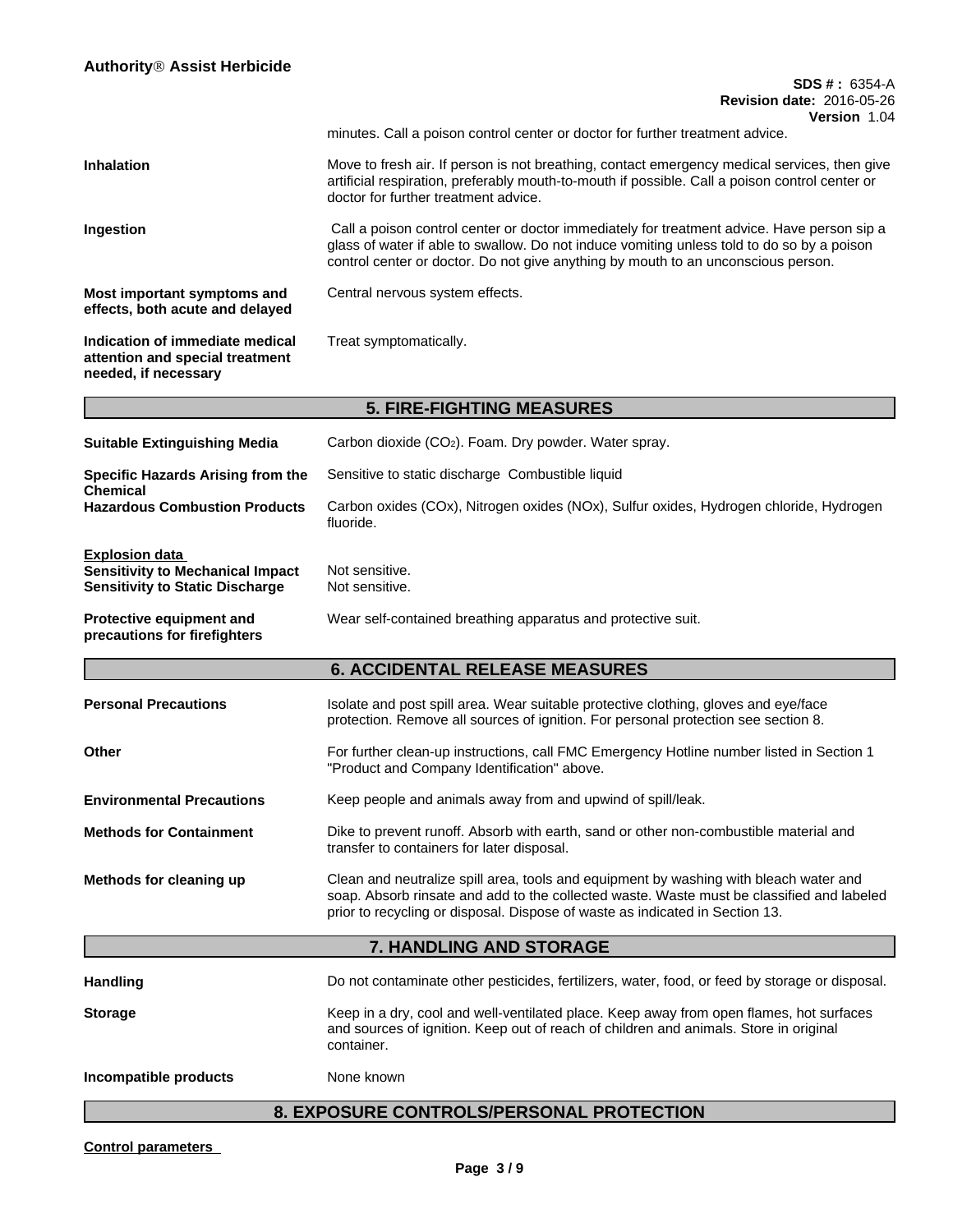| <b>Chemical name</b>            | <b>ACGIH TLV</b>                                    | <b>OSHA PEL</b>                                         | <b>NIOSH</b>                                                                                               | <b>Mexico</b>                                           |
|---------------------------------|-----------------------------------------------------|---------------------------------------------------------|------------------------------------------------------------------------------------------------------------|---------------------------------------------------------|
| Glycerin<br>$(56-81-5)$         |                                                     | TWA: $15 \text{ mg/m}^3$<br>TWA: $5 \text{ mg/m}^3$     |                                                                                                            | Mexico: TWA 10 mg/m <sup>3</sup>                        |
| Toluene<br>$(108-88-3)$         | TWA: 20 ppm                                         | TWA: 200 ppm<br>Ceiling: 300 ppm                        | IDLH: 500 ppm<br>TWA: 100 ppm<br>TWA: $375 \text{ mg/m}^3$<br>STEL: 150 ppm<br>STEL: 560 mg/m <sup>3</sup> | Mexico: TWA 50 ppm<br>Mexico: TWA 188 mg/m <sup>3</sup> |
| <b>Chemical name</b>            | <b>British Columbia</b>                             | Quebec                                                  | <b>Ontario TWAEV</b>                                                                                       | <b>Alberta</b>                                          |
| Glycerin<br>$(56-81-5)$         | TWA: $10 \text{ mg/m}^3$<br>TWA: $3 \text{ mg/m}^3$ | TWA: $10 \text{ mg/m}^3$                                |                                                                                                            | TWA: 10 mg/m $3$                                        |
| Toluene<br>$(108 - 88 - 3)$     | TWA: 20 ppm                                         | TWA: 50 ppm<br>TWA: $188 \text{ mg/m}^3$<br><b>Skin</b> | TWA: 20 ppm                                                                                                | TWA: 50 ppm<br>TWA: $188 \text{ mg/m}^3$<br>Skin        |
| Propylene glycol<br>$(57-55-6)$ |                                                     |                                                         | TWA: $10 \text{ mg/m}^3$<br>aerosol only                                                                   |                                                         |
|                                 |                                                     |                                                         | $TWA: 50$ ppm<br>aerosol and vapor                                                                         |                                                         |
|                                 |                                                     |                                                         | TWA: $155 \text{ mg/m}^3$<br>aerosol and vapor                                                             |                                                         |

**Appropriate engineering controls**

**Engineering measures** Apply technical measures to comply with the occupational exposure limits. When working in confined spaces (tanks, containers, etc.), ensure that there is a supply of air suitable for breathing and wear the recommended equipment.

#### **Individual protection measures, such as personal protective equipment**

**Eye/Face Protection** For dust, splash, mist or spray exposure, wear chemical protective goggles.

**Skin and Body Protection** Wear long-sleeved shirt, long pants, socks, and shoes.

Hand Protection **Protective gloves** 

**Respiratory Protection** For dust, splash, mist or spray exposures wear a filtering mask.

| <b>Hygiene measures</b> | Clean water should be available for washing in case of eye or skin contamination. Wash<br>skin prior to eating, drinking, chewing gum or using tobacco. Shower or bathe at the end of<br>working. Remove and wash contaminated clothing before re-use. Launder work clothing<br>separately from regular household laundry. |
|-------------------------|----------------------------------------------------------------------------------------------------------------------------------------------------------------------------------------------------------------------------------------------------------------------------------------------------------------------------|
|                         |                                                                                                                                                                                                                                                                                                                            |

## **General information** If the product is used in mixtures, it is recommended that you contact the appropriate protective equipment suppliers. These recommendations apply to the product as supplied.

# **9. PHYSICAL AND CHEMICAL PROPERTIES**

### **Information on basic physical and chemical properties**

| Appearance<br><b>Physical State</b> | Off-white Liquid<br>Liquid |
|-------------------------------------|----------------------------|
| Color                               | Off-white                  |
| Odor                                | Low Alcohol                |
| <b>Odor threshold</b>               | No information available   |
| рH                                  | 3.36                       |
| Melting point/freezing point        | Not applicable             |
| <b>Boiling Point/Range</b>          | No information available   |
| <b>Flash point</b>                  | 76.6 °C / 169.88 °F        |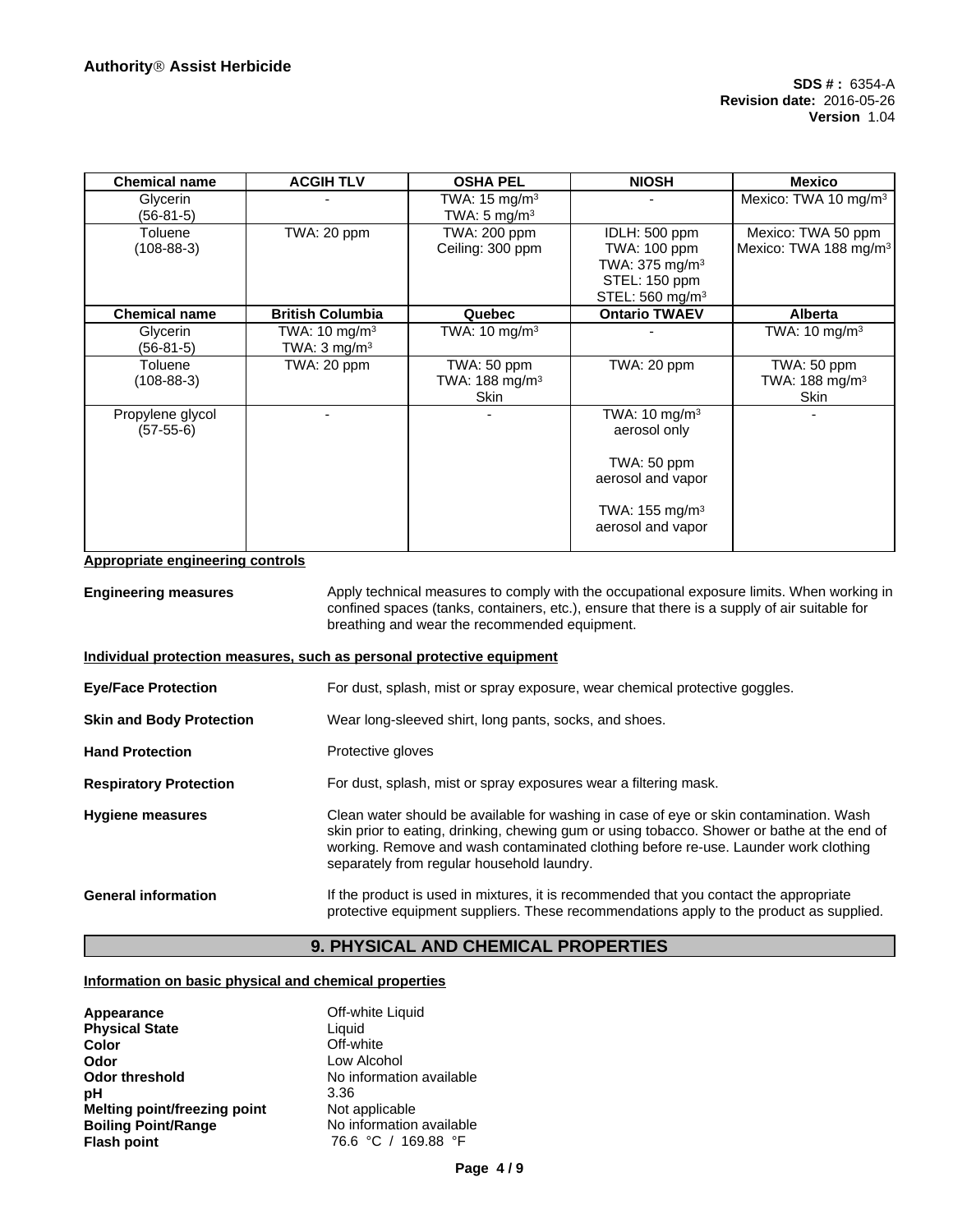| <b>Evaporation Rate</b>          | No information available |
|----------------------------------|--------------------------|
| Flammability (solid, gas)        | No information available |
| <b>Flammability Limit in Air</b> |                          |
| <b>Upper flammability limit:</b> | No information available |
| Lower flammability limit:        | No information available |
| Vapor pressure                   | No information available |
| Vapor density                    | No information available |
| <b>Density</b>                   | 1.2 g/mL @ 25°C          |
| <b>Specific gravity</b>          | No information available |
| <b>Water solubility</b>          | Dispersible in water     |
| Solubility in other solvents     | No information available |
| <b>Partition coefficient</b>     | No information available |
| <b>Autoignition temperature</b>  | No information available |
| <b>Decomposition temperature</b> | No information available |
| Viscosity, kinematic             | No information available |
| Viscosity, dynamic               | No information available |
| <b>Explosive properties</b>      | No information available |
| <b>Oxidizing properties</b>      | No information available |
| <b>Molecular weight</b>          | No information available |
| <b>Bulk density</b>              | No information available |
|                                  |                          |

# **10. STABILITY AND REACTIVITY**

**Reactivity Reactivity None under normal use conditions.** 

| <b>Chemical Stability</b>          | Stable.                                  |
|------------------------------------|------------------------------------------|
| Possibility of Hazardous Reactions | None under normal processing.            |
| <b>Hazardous polymerization</b>    | Hazardous polymerization does not occur. |
| Conditions to avoid                | Heat, flames and sparks.                 |
| Incompatible materials             | None known.                              |

**Incompatible materials** None known. **Hazardous Decomposition Products** Carbon oxides (COx), Nitrogen oxides (NOx), Sulfur oxides, Hydrogen chloride, Hydrogen fluoride.

# **11. TOXICOLOGICAL INFORMATION**

#### **Product Information**

| LD50 Oral                         | 5000 mg/kg (rat)               |  |
|-----------------------------------|--------------------------------|--|
| <b>LD50 Dermal</b>                | $> 5000$ mg/kg (rat)           |  |
| <b>LC50 Inhalation</b>            | $> 2.09$ mg/L 4 hr (rat)       |  |
| Serious eye damage/eye irritation | Minimally irritating (rabbit). |  |
| <b>Skin corrosion/irritation</b>  | Non-irritating.                |  |
| <b>Sensitization</b>              | Non-sensitizing                |  |

#### **Information on toxicological effects**

**Symptoms** Signs of toxicity in laboratory animals given sulfentrazone included clonic convulsions, ataxia, hypersensitivity to touch, chromorhinorrhea, abdominogenital staining, decreased locomotion, lacrimation, nasal discharge, and squinting eyes. Acute poisoning from ingestion of large quantities of liquid imidazolinone herbicide has resulted in hypotension, pulmonary dysfunction, oral mucosal and gastrointestinal irritation, leukocytosis, metabolic acidosis, and transient liver and renal dysfunction. Imidazolinone herbicides are CNS depressants, causing impaired consciousness and coma in some cases. Nausea and intense vomiting shortly following ingestion is common, and diarrhea may occur. Severe symptoms have included impairment of consciousness and respiratory distress requiring intubation. Decreased blood pressure may occur following excessive doses. Mucous membranes may become ulcerated following ingestions or splashes due to the corrosive action of imidazolinone. Aspiration pneumonitis is a common clinical occurrence following ingestions.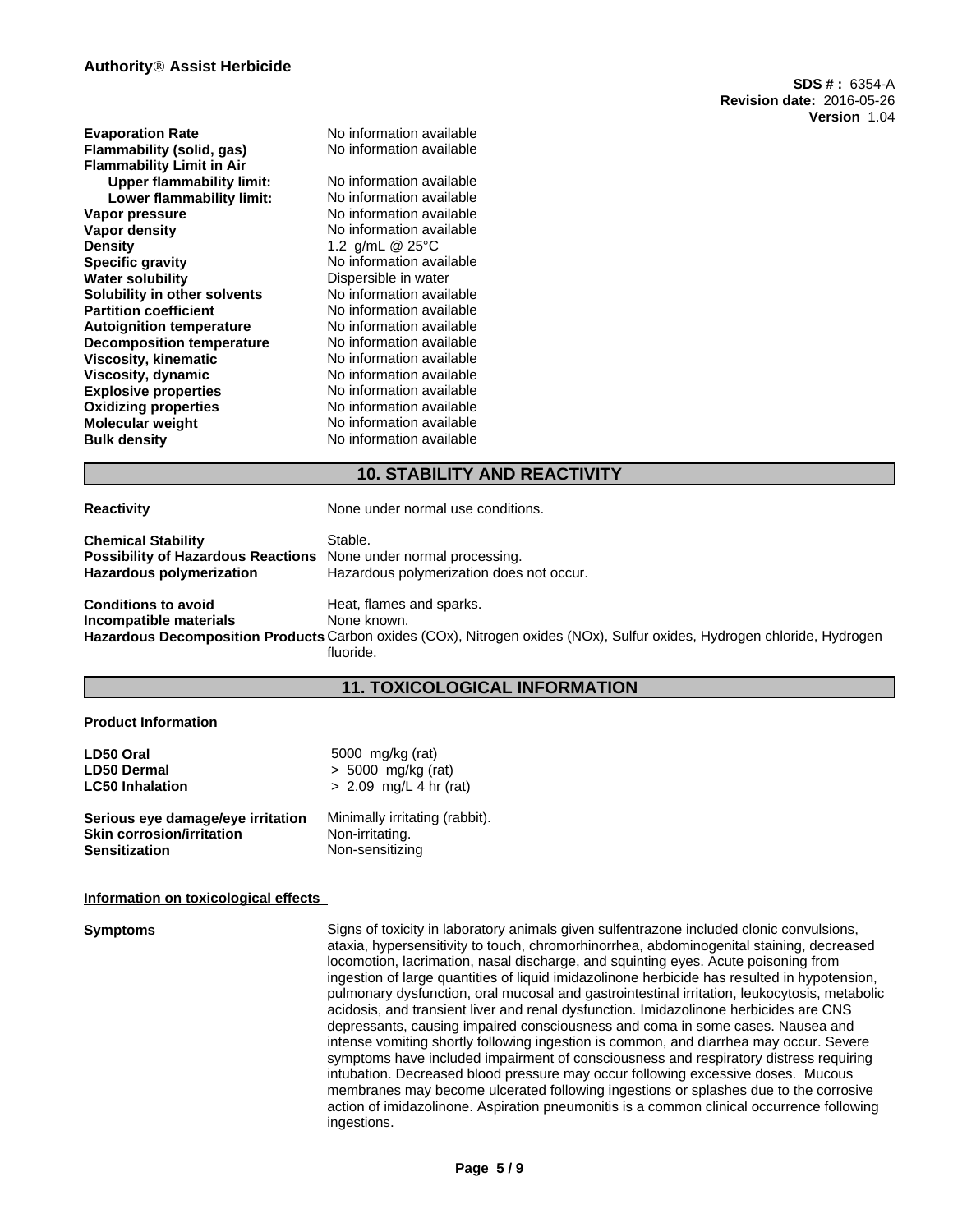# **Delayed and immediate effects as well as chronic effects from short and long-term exposure**

| <b>Chronic toxicity</b>         |                           | Sulfentrazone: Prolonged exposure cause decreased hemoglobin content and hematocrit,<br>and increased spleen weight and splenic extramedullary hematopoiesis at high doses in<br>animal studies.                                                                                                                                                                                                                                                 |            |             |  |  |
|---------------------------------|---------------------------|--------------------------------------------------------------------------------------------------------------------------------------------------------------------------------------------------------------------------------------------------------------------------------------------------------------------------------------------------------------------------------------------------------------------------------------------------|------------|-------------|--|--|
| <b>Mutagenicity</b>             |                           | Sulfentrazone, Imazethapyr: Not genotoxic in laboratory studies.                                                                                                                                                                                                                                                                                                                                                                                 |            |             |  |  |
| Carcinogenicity                 |                           | Sulfentrazone, Imazethapyr: No evidence of carcinogenicity from animal studies.                                                                                                                                                                                                                                                                                                                                                                  |            |             |  |  |
| <b>Neurological effects</b>     | dose levels               | Sulfentrazone: Clinical signs of neurotoxicity in laboratory animals was observed at high                                                                                                                                                                                                                                                                                                                                                        |            |             |  |  |
| <b>Reproductive toxicity</b>    |                           | Sulfentrazone, Imazethapyr: No toxicity to reproduction in animal studies.                                                                                                                                                                                                                                                                                                                                                                       |            |             |  |  |
| <b>Developmental toxicity</b>   |                           | Sulfentrazone: Fetal weight decreased; delayed skeletal ossification observed at maternally<br>non-toxic doses are reversible effects and a dose-response is established; malformations<br>observed in fetuses at maternally toxic doses and consistent with the mode of action for<br>protoporphyrongen oxidase inhibitors. Developmental toxicity testing and results were<br>generated for sulfentrazone with toluene present as an impurity. |            |             |  |  |
|                                 |                           | Imazethapyr: Not teratogenic in animal studies.                                                                                                                                                                                                                                                                                                                                                                                                  |            |             |  |  |
| <b>STOT - single exposure</b>   |                           | Not classified.                                                                                                                                                                                                                                                                                                                                                                                                                                  |            |             |  |  |
| <b>STOT - repeated exposure</b> |                           | May cause damage to organs through prolonged or repeated exposure.                                                                                                                                                                                                                                                                                                                                                                               |            |             |  |  |
| <b>Target organ effects</b>     |                           | Sulfentrazone: Hematopoietic system.                                                                                                                                                                                                                                                                                                                                                                                                             |            |             |  |  |
| <b>Neurological effects</b>     |                           | Sulfentrazone: Clinical signs of neurotoxicity in laboratory animals was observed at high                                                                                                                                                                                                                                                                                                                                                        |            |             |  |  |
|                                 | dose levels               |                                                                                                                                                                                                                                                                                                                                                                                                                                                  |            |             |  |  |
| <b>Aspiration hazard</b>        | No information available. |                                                                                                                                                                                                                                                                                                                                                                                                                                                  |            |             |  |  |
| <b>Chemical name</b>            | <b>ACGIH</b>              | <b>IARC</b>                                                                                                                                                                                                                                                                                                                                                                                                                                      | <b>NTP</b> | <b>OSHA</b> |  |  |
| Toluene<br>108-88-3             |                           | Group 3                                                                                                                                                                                                                                                                                                                                                                                                                                          |            |             |  |  |

# **12. ECOLOGICAL INFORMATION**

**Ecotoxicity** 

| Sulfentrazone (122836-35-5) |           |                |       |       |
|-----------------------------|-----------|----------------|-------|-------|
| Active Ingredient(s)        | Duration  | <b>Species</b> | Value | Units |
| Sulfentrazone               | 72 h EC50 | Algae          | 32.8  | mg/L  |
|                             | 48 h EC50 | Crustacea      | 60.4  | mg/L  |
|                             | 96 h LC50 | Fish           | 94    | mq/L  |
|                             | 21 d NOEC | Fish           | 5.9   | mg/L  |
|                             | 21 d NOEC | Crustacea      | 0.51  | mg/L  |

| Imazethapyr (81335-77-5) |                 |                |        |        |
|--------------------------|-----------------|----------------|--------|--------|
| Active Ingredient(s)     | <b>Duration</b> | <b>Species</b> | Value  | Units  |
| Imazethapyr              | 96 h LC50       | Fish           | 411.47 | mg/L   |
|                          | EC50 96h        | Algae          | 389.2  | mg/L   |
|                          | LD50 Oral       | Bobwhite quail | 2,200  | mg/kg  |
|                          | ∟D50 Oral       | Mallard duck   | 2.100  | mg/kg  |
|                          | LD50            | Bee            | >100   | µg/bee |

|                               | <b>13. DISPOSAL CONSIDERATIONS</b>                                                |
|-------------------------------|-----------------------------------------------------------------------------------|
| <b>Mobility</b>               | Sulfentrazone: Immobile. Not expected to reach groundwater.                       |
| <b>Bioaccumulation</b>        | Sulfentrazone: The substance does not have a potential for bioconcentration.      |
| Persistence and degradability | Sulfentrazone: Persistent. Does not readily hydrolyze. Not readily biodegradable. |

Waste disposal methods **Improper disposal of excess pesticide**, spray mixture, or rinsate is prohibited. If these wastes cannot be disposed of by use according to label instructions, contact appropriate disposal authorities for guidance.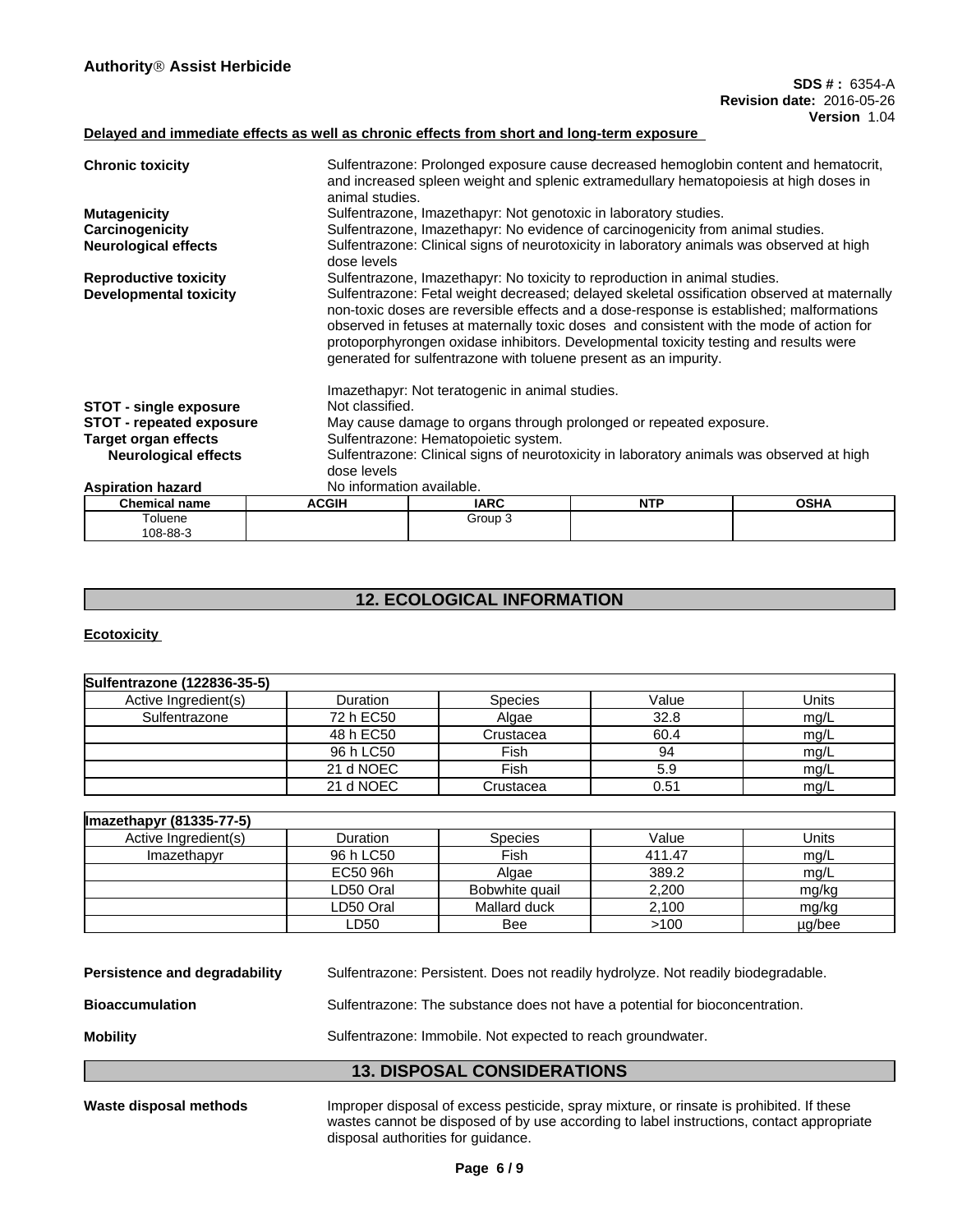## **SDS # :** 6354-A **Revision date:** 2016-05-26 **Version** 1.04

**Contaminated Packaging** Containers must be disposed of in accordance with local, state and federal regulations. Refer to the product label for container disposal instructions. Do not reuse or refill this container.

# **14. TRANSPORT INFORMATION**

| DOT                                             | This material is a Combustible liquid and is, therefore, not subject to the hazardous                                      |
|-------------------------------------------------|----------------------------------------------------------------------------------------------------------------------------|
|                                                 | materials regulations when in non-bulk packages shipped within the USA per 49 CFR<br>§173.150(f)(2).                       |
| UN/ID no                                        | NA1993                                                                                                                     |
| <b>Proper Shipping Name</b>                     | Combustible liquid, n.o.s.                                                                                                 |
| <b>Hazard class</b>                             | Combustible liquid                                                                                                         |
| <b>Packing Group</b>                            | III                                                                                                                        |
| TDG                                             | Classification below is only applicable when shipped by vessel and is not applicable when<br>shipped by road or rail only. |
| UN/ID no                                        | <b>UN3082</b>                                                                                                              |
| <b>Proper Shipping Name</b>                     | Environmentally hazardous substance, liquid, n.o.s.                                                                        |
| <b>Hazard class</b>                             | III                                                                                                                        |
| <b>Packing Group</b><br><b>Marine Pollutant</b> | Sulfentrazone.                                                                                                             |
| <b>Description</b>                              | UN3082, Environmentally hazardous substance, liquid, n.o.s. (sulfentrazone), 9, PGIII,<br>Marine pollutant                 |
| ICAO/IATA                                       |                                                                                                                            |
| UN/ID no                                        | <b>UN3082</b>                                                                                                              |
| <b>Proper Shipping Name</b>                     | Environmentally hazardous substance, liquid, n.o.s.                                                                        |
| <b>Hazard class</b>                             | 9                                                                                                                          |
| <b>Packing Group</b>                            | Ш                                                                                                                          |
| <b>Description</b>                              | UN3082, Environmentally hazardous substance, liquid, n.o.s. (sulfentrazone), 9, PGIII,<br>Marine pollutant                 |
| <b>IMDG/IMO</b>                                 |                                                                                                                            |
| UN/ID no                                        | <b>UN3082</b>                                                                                                              |
| <b>Proper Shipping Name</b>                     | Environmentally hazardous substance, liquid, n.o.s.                                                                        |
| <b>Hazard class</b>                             | 9                                                                                                                          |
| <b>Packing Group</b>                            | Ш                                                                                                                          |
| EmS No.                                         | $F-A, S-F$                                                                                                                 |
| <b>Marine Pollutant</b>                         | Sulfentrazone                                                                                                              |
| <b>Description</b>                              | UN3082, Environmentally hazardous substance, liquid, n.o.s. (sulfentrazone), 9, PGIII,<br>Marine pollutant                 |
|                                                 |                                                                                                                            |

# **15. REGULATORY INFORMATION**

# **U.S. Federal Regulations**

# **SARA 313**

Section 313 of Title III of the Superfund Amendments and Reauthorization Act of 1986 (SARA). This product contains a chemical or chemicals which are subject to the reporting requirements of the Act and Title 40 of the Code of Federal Regulations, Part 372:

| <b>Chemical name</b> | <b>CAS-No</b> | Weight % | <b>SARA 313</b><br><b>Threshold</b><br>Values % |
|----------------------|---------------|----------|-------------------------------------------------|
| 108-88-3<br>oluene   | 108-88-3      |          |                                                 |

# **SARA 311/312 Hazard Categories**

| Acute health hazard               | Yes |
|-----------------------------------|-----|
| <b>Chronic health hazard</b>      | Yes |
| Fire hazard                       | No  |
| Sudden release of pressure hazard | N٥  |
| <b>Reactive Hazard</b>            | No  |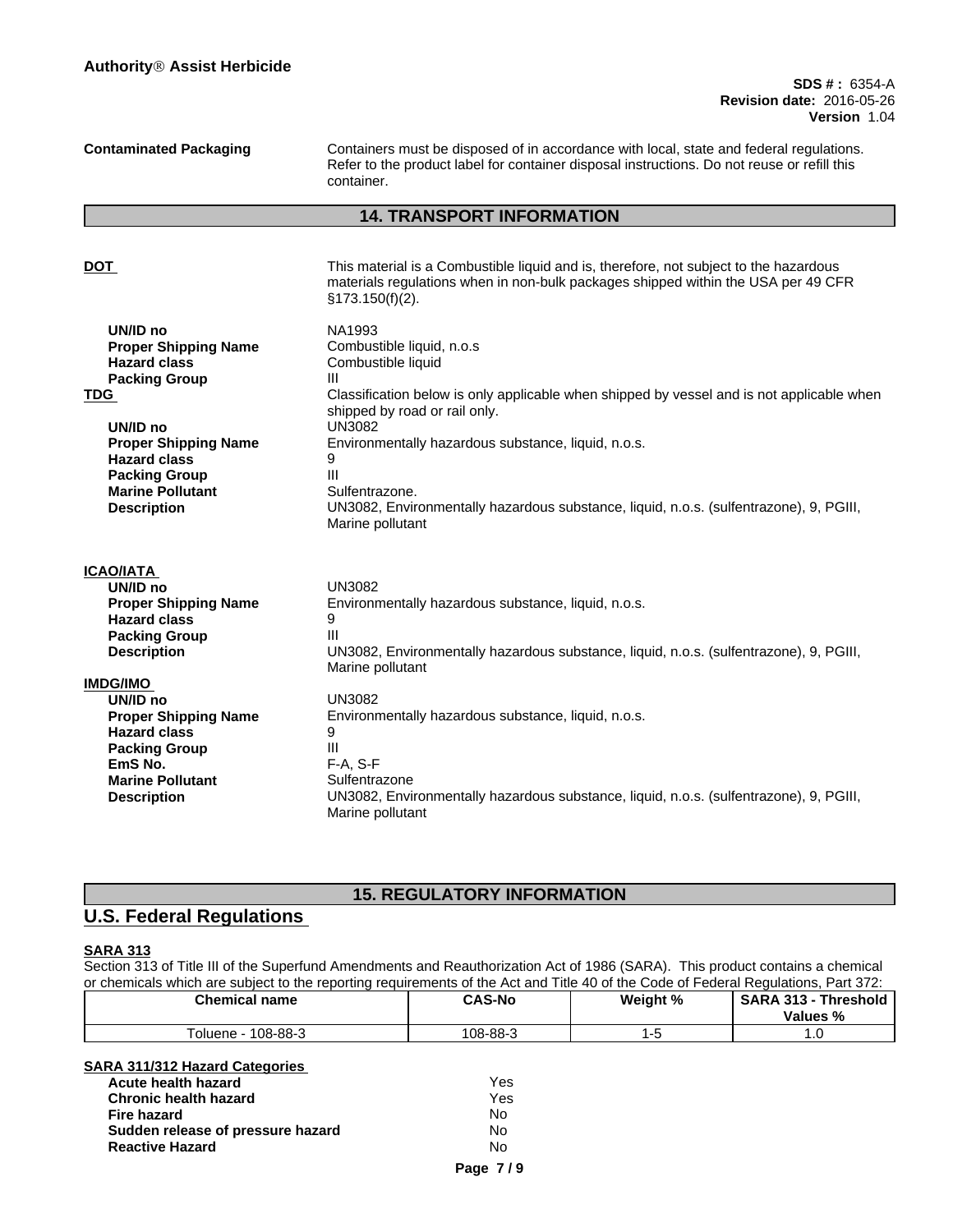## **Clean Water Act**

This product contains the following substances which are regulated pollutants pursuant to the Clean Water Act (40 CFR 122.21 and 40 CFR 122.42):

| <b>Chemical name</b>            | <b>CWA - Reportable</b><br><b>Quantities</b> | <b>CWA - Toxic Pollutants</b> | <b>CWA - Priority</b><br><b>Pollutants</b> | <b>CWA - Hazardous</b><br><b>Substances</b> |
|---------------------------------|----------------------------------------------|-------------------------------|--------------------------------------------|---------------------------------------------|
| Ammonium hydroxide<br>1336-21-6 | 1000 lb                                      |                               |                                            |                                             |
| Toluene<br>108-88-3             | 1000 lb                                      |                               |                                            |                                             |

# **CERCLA**

This material, as supplied, contains one or more substances regulated as a hazardous substance under the Comprehensive Environmental Response Compensation and Liability Act (CERCLA) (40 CFR 302):

| <b>Chemical name</b> | <b>Hazardous Substances RQs</b> | <b>Extremely Hazardous Substances</b><br><b>RQs</b> |
|----------------------|---------------------------------|-----------------------------------------------------|
| Methyl ethyl ketone  | 5000 lb                         |                                                     |
| 78-93-3              | 2270 kg                         |                                                     |
| Ammonium hydroxide   | 1000 lb                         |                                                     |
| 1336-21-6            | 454 kg                          |                                                     |
| Toluene              | 1000 lb                         |                                                     |
| 108-88-3             | 454 kg                          |                                                     |

### *FIFRA Information*

This chemical is a pesticide product registered by the Environmental Protection Agency and is subject to certain labeling requirements under federal pesticide law. These requirements differ from the classification criteria and hazard information required for safety data sheets, and for workplace labels of non-pesticide chemicals. Following is the hazard information as *required on the pesticide label:*

#### *CAUTION*

*Causes moderate eye irritation. Harmful if inhaled, swallowed, or absorbed through skin. This pesticide is toxic to marine/estuarine invertebrates.*

# **US State Regulations**

# **California Proposition 65**

This product contains the following Proposition 65 chemicals.

| $\sim$<br>hemical nameٽ                     | <br>65<br>Prop<br><b>aliforr</b> '<br>ा।।∂ |
|---------------------------------------------|--------------------------------------------|
| ററ<br>oo g<br><b>lene</b><br>olue<br>uo-oo- | Developmental                              |

## **U.S. State Right-to-Know Regulations**

This product does not contain any substances regulated by state right-to-know regulations

| <b>Chemical name</b>              | New Jersey | <b>Massachusetts</b> | Pennsylvania |
|-----------------------------------|------------|----------------------|--------------|
| Glycerin<br>$56 - 81 - 5$         |            |                      |              |
| Toluene<br>108-88-3               |            |                      | $\lambda$    |
| Propylene glycol<br>$57 - 55 - 6$ |            |                      |              |

## **International Inventories**

| <b>Chemical name</b>      | <b>TSCA</b><br>States) | <b>DSL</b><br>(United   (Canada) | <b>EINECS/ELINC</b><br>S (Europe) | <b>ENCS</b><br>(Japan) | China<br>(IECSC) | <b>KECL (Korea)</b> | <b>PICCS</b><br>(Philippines) | <b>AICS</b><br>(Australia) |
|---------------------------|------------------------|----------------------------------|-----------------------------------|------------------------|------------------|---------------------|-------------------------------|----------------------------|
| Glycerin<br>$56 - 81 - 5$ |                        |                                  | ↗                                 |                        |                  |                     |                               | $\lambda$                  |